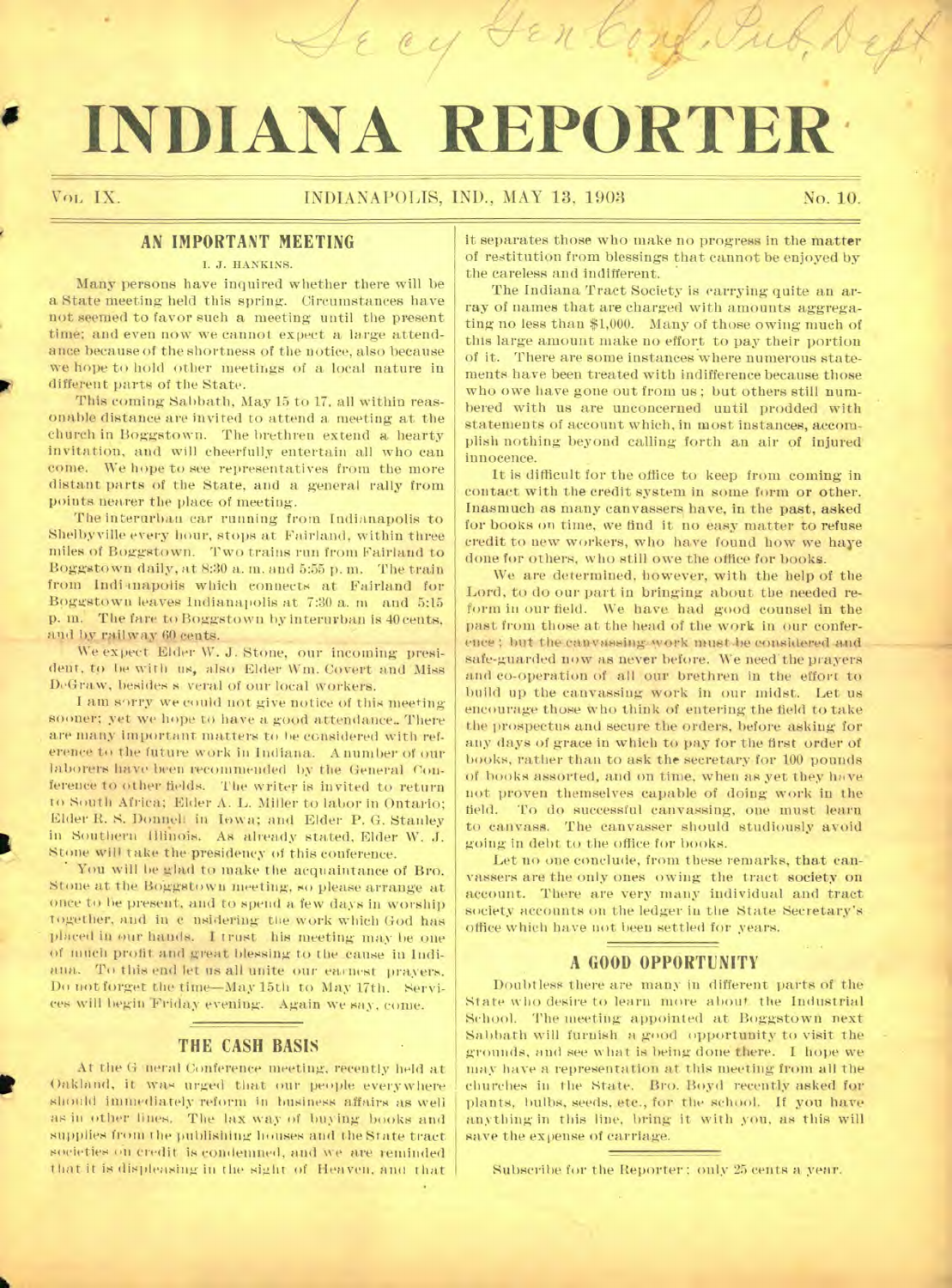## **THE INDIANA REPORTER**

PUBLISHED BY THE

**Indiana Conference Association of Seventh-day Adventists**  1311 CENTRAL AVENUE

SUBSCRIPTION, Per Year - - - - TWENTY-FIVE CENTS

If you are not a subscriberfor the Reporter, send 25 cents for a year's subscription to 1311 Central Ave., Indianapolis, Ind.

Those receiving extra copies of this paper will confer a favor upon the publishers by distributing them among their Adventist next church meeting.

ENTERED AS SECOND-CLASS MAIL MATTER.

#### **THE INDUSTRIAL ACADEMY**

#### B. F. MACHLAN.

It may interest the brethren throughout the State to know that there are a few earnest students digging about the roots of the little vine which the Lord has planted here at Boggstown. The Lord has watered, and the vine is growing. God has dealt kindly with teachers and students, and we praise his holy name for it. There has been a steady spiritual growth among our young people, and their prayer and society meetings are very precious seasons. All express their appreciation of industrial training, and set the seal of t heir approval upon it by co-operating with the teachers in performing the work in the home and on the farm in a happy, joyous manner. Some are engaged in t he different lines of domestic work, others on the school building and on the farm. They are getting the instruction contained in 1 Thess. 4:11.

We have planted 100 pear trees, 100 fine cherry, 200 peach, and 25 apple trees; also 350 grape vines, 200 currant, 100 dewberry, 100 blackberry and 200 raspberry plants. Both trees and plants are fine stock, and we rook great care in placing them in the ground. We are 'praying that God will bless the labor of our hands, and that they may grow and bear material fruit, and also !nay this school grow and bear spiritual fruit.

Do our young people in Indiana realize what a great privilege it is to be pioneers in this our industrial academy? We have room for more. Are there not some young men and young women who wish to avail themselves of the opportunity to prepare for the Master's work ? Never was there such a demand for workers as now. God is calling for our young men and young women to prepare to labor in his vineyard. I wish to correspond with every young person in Indiana concerning this matter. Write me at once, and'if you cannot attend the summer term, get ready for the fall erns. After May 25 our address will be, Fairland, Intl., Rural Route No. 1.

# **DEACON AND TREASURER**

The duty of a deacon is to look after the needy in t he church. The duty of the treasurer is to collect the ands, especially the tithe. These two officers should men who will counsel together, seeing in their work hey will be brought together often. All our people are onest. and when the treasurer goes his rounds to colect the tithes, and at some homes none is given him, his clearly indicated that the members who pay no ithes have not been earning anything, and inasmuch s our people are not a wealthy people, these members in a little while will be in a needy condition. Hence the treasurer must call the attention of the deacon to their case, and the deacon in turn brings the matter before the church, and relief is sent to these individuals by his hands. Our deacons and treasurers in Indiana will have more to do than any other of the officers in our church. It is high time they were discharging their duties, for by this time many in our conference are very needy; we know this to be a fact, because some have not paid any tithe for some time. Some pay a little, while some have never paid any. Malachi 3:6-12 is the Lord's plan to relieve such needy ones.

#### **REPORT OF TITHES FOR APRIL, 1903**

| Akron         | \$1 10 | LaFayette     | \$12 25      |
|---------------|--------|---------------|--------------|
| Auburn        | 125    |               | 6 00         |
|               | 45 59  | Mechanicsburg | 29 65        |
| Anderson      | 7.28   | Marion.       | 89 66        |
| Barbers Mills | 50, 45 | Mt. Zion      | $\pm 0.83$   |
| Boggstown     | 163 53 |               | 105 27       |
|               | 227    | Mt. Vernon    | 28 17        |
| Dana          | 916    | North Liberty | $+1.62$      |
|               | 55 54  | New London    | 1.68         |
|               | 3 32   |               | 31 00        |
|               | 18 50  | Noblesville   | 2.69         |
|               | 32 25  | New Marion    | 11 56        |
| Fort Wayne    | 66 60  | Olive Branch  | 44 09        |
| Frankton      | 49 60  | Patricksburg  | 11.47        |
|               | 14 62  |               | 140          |
|               | 18 22  |               | 15 72        |
| Grass Creek   | 11 15  | South Milford | 8 00         |
| Hartford City | 8 16   | South Bend    | 23 00        |
| Honey Creek   | 25 00  | Terre Haute   | 60 00        |
| Idaville      | 21 90  | Waldron       | 10 71        |
|               | 60.52  | Walkerton     | 15 01        |
| Indianapolis  | 153 03 | Wolf Lake     | <b>S2 30</b> |
| Jonesboro     | 8 50   |               | 14 80        |
|               | 32 42  |               | 8 00         |
|               | 10.87  |               |              |
|               |        |               |              |
|               |        |               |              |
|               |        |               | 1,092 87     |

We make the following summary of receipts for the first quarters of 1902 and 1903 :

| 1902.                        | 1903.                                   |
|------------------------------|-----------------------------------------|
| January receipts  \$2,104 81 | January receipts \$2,179 91             |
| February receipts 772 59     | 807 61<br>February receipts             |
|                              | 710 69<br>March receipts                |
|                              |                                         |
|                              | Decrease during last quarter, \$257-65. |

At this rate we will fall short of last year's receipts more than a thousand dollars. There is still time to reverse this showing for the current year. Shall we not do it? W. C. McCuare, Sec. and Treas.

#### **THE BOOK WORK**

State Agent Dunn was at Goshen the first of this week, to aid Bro. Austin Churchill in the canvassing work. Bro. Churchill has had the matter of canvassing under consideration for some time, and we believe that he enters the field with a determination to prove successful in persuading men and women to buy the truth.

Brother E. P. Holden reports success with Coming King at North Vernon. Indiana is a good field for our canvassers. What we need is more canvassers. Are there not many who have proven themselves to be good canvassers in the sale of Object Lessons who are really to enter the field with a good seller, something like Coming King?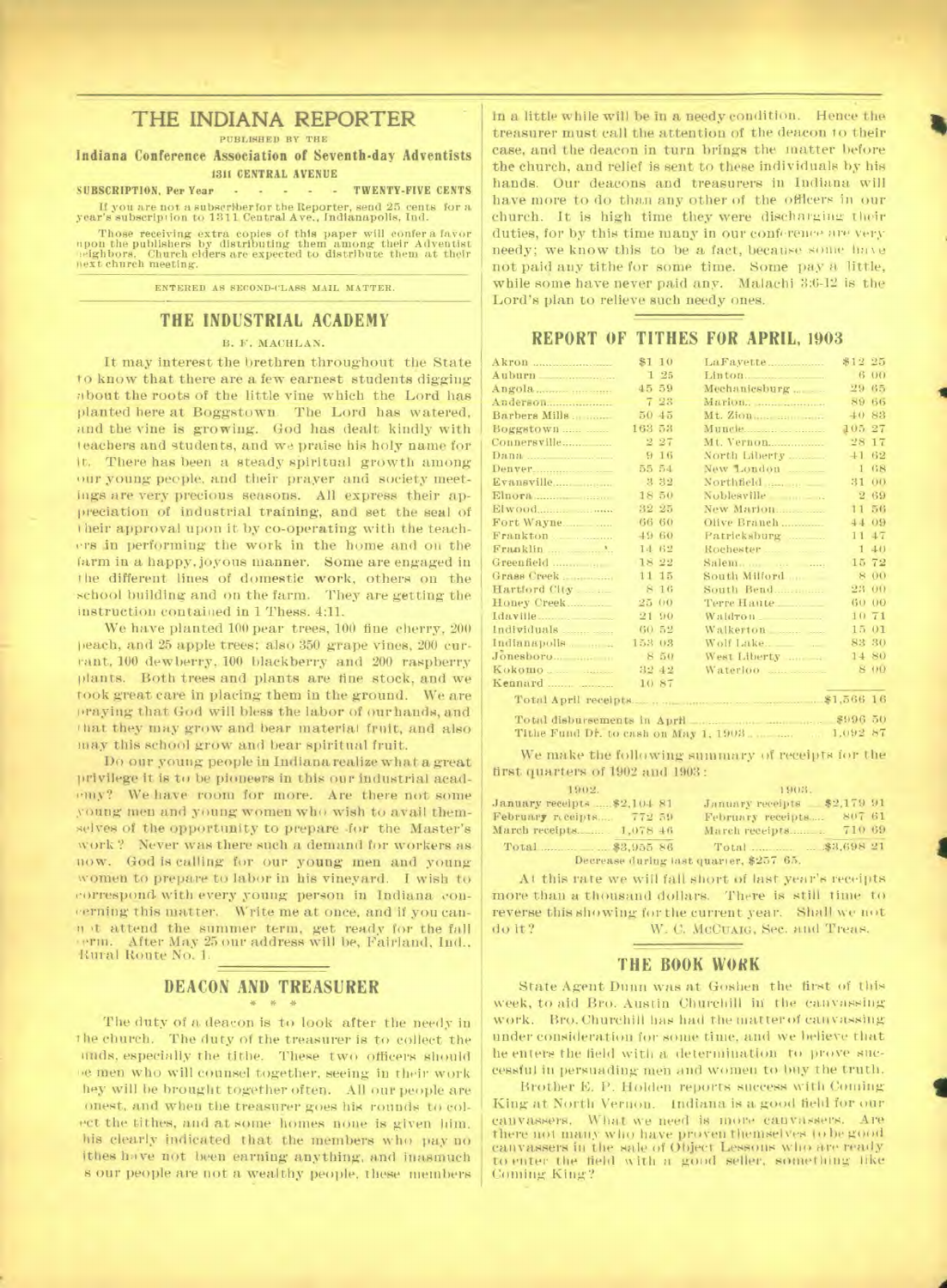### **FEEDING ON ASHES.**

Southern Watchman.

As I used to pass to and fro from the office of the Southern Watchman to my home, my path lay in sight of the city dumping grounds. Here all the refuse and ashes from a large city are deposited. I never east my eyes toward that unsightly place without seeing a number of poor people overhauling the rubbish, dissecting each 111-smelling cart load, in order, if possible, to find something of value. In my heart I pitied these poor people thus reduced to search among dirt and ashes for things which could be at the best of only questionable value or use.

Over this pitiful scene I saw the great, grand blue sky, through which the glorious sun was running his majestic race. A little in the distance were beautiful trees with their waving branches, where the happy birds were flitting and singing their songs of joy and gladness. All this beauty and glory were near at hand, but these poor garbage pickers with bent forms and downcast eyes saw it not. They were feeding on ashes.

A company of young people are gathered for the evening, having the precious opportunity to encourage and inspire one another, to develop and strengthen their social, intellectual, and spiritual natures; but the entire time is spent in frivolous talk, trashy stories, idle games, and loud laughter. They are feeding on ashes.

In a church looking for the soon coming of Jesus to gather his people home, beyond temptation, sin, care and tears, in a church professing to bear a final message to a lot world as God's holy commandment-keeping ambassadors, we sometimes find gossiping, envy, backbiting and soul-devouring jealousy. They are feeding on ashes.

surely here are themes to engage all our thought without resorting to trash or trifles. May God help us to gird up the loins of our mind, and be fike unto men that wait for their Lord when he shall return from the wedding.

"During the time of the end the activity of Satan's servants will greatly increase. The activity of God's servants is to increase proportionately. Christian is to unite with Christian, church with church, in the accomplishment of God's work, and all are to be under the guidance of the Holy Spirit."—Testimony at the General Conference.

The annual meeting of the Seventh-Day Adventist Central Educational Association was held at. Berrien Springs, Mich., beginning May 6. Elder and Mrs. Hankins were in attendance. The Lake Union Conference Committee also met at Berrien Springs, the same date.

Miss Florence Graham, of Wolf Lake, went through Indianapolis, May 5, to attend the summer term of school at the Boggstown Academy. Misses Beulah and B1 ,nche White, from Indianapolis and Danville, Ind., respectively, have return d to their mother, at Boswell.

We are just informed that the Review and Herald Publishing Company is prepared to fill orders for Sister White's new book on "Education." This book will be \$1.25 postpaid ; limp loather, gilt edge, post paid, \$2.50.

|                                                                | Value.          | 90 75米<br>35 35<br>                                                                                                        |                 |                                                                                                                                                                                                                                                                                                                                                                                                                                                                                                                                                                                                                                                  |
|----------------------------------------------------------------|-----------------|----------------------------------------------------------------------------------------------------------------------------|-----------------|--------------------------------------------------------------------------------------------------------------------------------------------------------------------------------------------------------------------------------------------------------------------------------------------------------------------------------------------------------------------------------------------------------------------------------------------------------------------------------------------------------------------------------------------------------------------------------------------------------------------------------------------------|
|                                                                | Jel.            | 1.155333<br><br>$-14.444$<br>                                                                                              |                 |                                                                                                                                                                                                                                                                                                                                                                                                                                                                                                                                                                                                                                                  |
|                                                                | Value<br>Helps. | 195<br><b>129 3 4 5 6 7 8 7 8 9 8 9 8 1</b><br><br>85<br>15<br>15<br>15<br><b></b>                                         | 第23 80  第62 35  |                                                                                                                                                                                                                                                                                                                                                                                                                                                                                                                                                                                                                                                  |
|                                                                | Value,          | <b></b><br><b></b><br>222 222 223 224<br>3858                                                                              | 第61 25          |                                                                                                                                                                                                                                                                                                                                                                                                                                                                                                                                                                                                                                                  |
|                                                                | erebro          |                                                                                                                            |                 |                                                                                                                                                                                                                                                                                                                                                                                                                                                                                                                                                                                                                                                  |
|                                                                |                 | <b>ARCHIVE</b><br>$\cdots$<br>++++++<br><br>111111<br><b>STATISTICS</b><br>144411                                          |                 |                                                                                                                                                                                                                                                                                                                                                                                                                                                                                                                                                                                                                                                  |
|                                                                | Bib. R.         | control (control assumed to control prover)<br><b>MARKEY   1999</b><br><br>1000000<br><br><br>10.111<br>------<br><br><br> |                 |                                                                                                                                                                                                                                                                                                                                                                                                                                                                                                                                                                                                                                                  |
|                                                                | r eq.           | $\frac{1}{2}$<br><br><br>,,,,,,<br><br><br><br><b>DO</b>                                                                   |                 |                                                                                                                                                                                                                                                                                                                                                                                                                                                                                                                                                                                                                                                  |
|                                                                | H.H.B           | participal property of the same<br>any or love and<br><b>THEFT</b><br><br><br><b>Address</b><br>                           |                 |                                                                                                                                                                                                                                                                                                                                                                                                                                                                                                                                                                                                                                                  |
|                                                                | M 10.H          | <b>A 4 6 7 7 8 7 8 8</b>                                                                                                   |                 |                                                                                                                                                                                                                                                                                                                                                                                                                                                                                                                                                                                                                                                  |
|                                                                | K.              | <b>APPARENT</b><br><br><br>$+1111$<br><b>Basic</b>                                                                         |                 |                                                                                                                                                                                                                                                                                                                                                                                                                                                                                                                                                                                                                                                  |
|                                                                | $\ddot{\circ}$  | <b>Marine</b><br>ļø<br><b>TERRATE</b>                                                                                      |                 |                                                                                                                                                                                                                                                                                                                                                                                                                                                                                                                                                                                                                                                  |
|                                                                | D. & R          | <b>TANAH</b><br><b>COLOR</b><br>c)                                                                                         | 64              |                                                                                                                                                                                                                                                                                                                                                                                                                                                                                                                                                                                                                                                  |
|                                                                | D. of A         | 1,500,000                                                                                                                  | $\overline{1}$  |                                                                                                                                                                                                                                                                                                                                                                                                                                                                                                                                                                                                                                                  |
|                                                                | Ex:             | <b>ARREST</b>                                                                                                              |                 |                                                                                                                                                                                                                                                                                                                                                                                                                                                                                                                                                                                                                                                  |
|                                                                | 's1H            | $rac{4}{12}$                                                                                                               |                 |                                                                                                                                                                                                                                                                                                                                                                                                                                                                                                                                                                                                                                                  |
| REPORT OF CANVASSING WORK FOR THREE WEEKS, ENDING MAY 1, 1903. | PLACE.          | and the company of the company of<br>North Vernon.<br>Nashville<br>ndiamapolis.<br>Anderson<br>Bluffton                    |                 |                                                                                                                                                                                                                                                                                                                                                                                                                                                                                                                                                                                                                                                  |
|                                                                | NAME.           | Browning<br>B. H. Welch<br>Mollie Keener<br>H. S. Brownin<br>S. Browni<br>P. Holden.<br>Frost.                             | No. canvassers, | Again we call attention to the matter of reporting. In this report for three weeks, one<br>of the canvassers doing the best work has reported for only two weeks. The work has been<br>so very light for some time, that we are anxious to have the report appear to the best possi-<br>ble advantage. We trust the brethren will be faithful in reporting, so that we may not be<br>ashamed to have others look at a summary of our work. Those who are staying right at<br>the work are having good sales. It is surprising that there are not more canvassers in the<br>field. There are blessings for many in this work; who will reap them? |

"Well shaken before taken." is a patent medicine rule, and of no value to the man of faith. That which the Great Physician offers to all mankind should be well taken, so that they may be rooted to the foundation that cannot be shaken.

Don't wait till campmeeting to buy your copy of Volume 7. It is at the State Tract Society office, and on receipt of 72 cents we will send you the cloth-bound book at once by mail. This is our rock-bottom figure with postage added.

Church school patrons who have had their church school teachers run accounts with the State Tract Society for school books for their children are earnestly requested to read the "Cash Basis" item in this issue.

WANTED—A good girl for general housework; must be in good health. Sabbath-keeper preferred. Good wages. Also a young man who would like to get some practical work and knowledge of general nursing, etc. Address at once. G. W. MANN, 136. Washington street, Fort Wayne, Indiana.